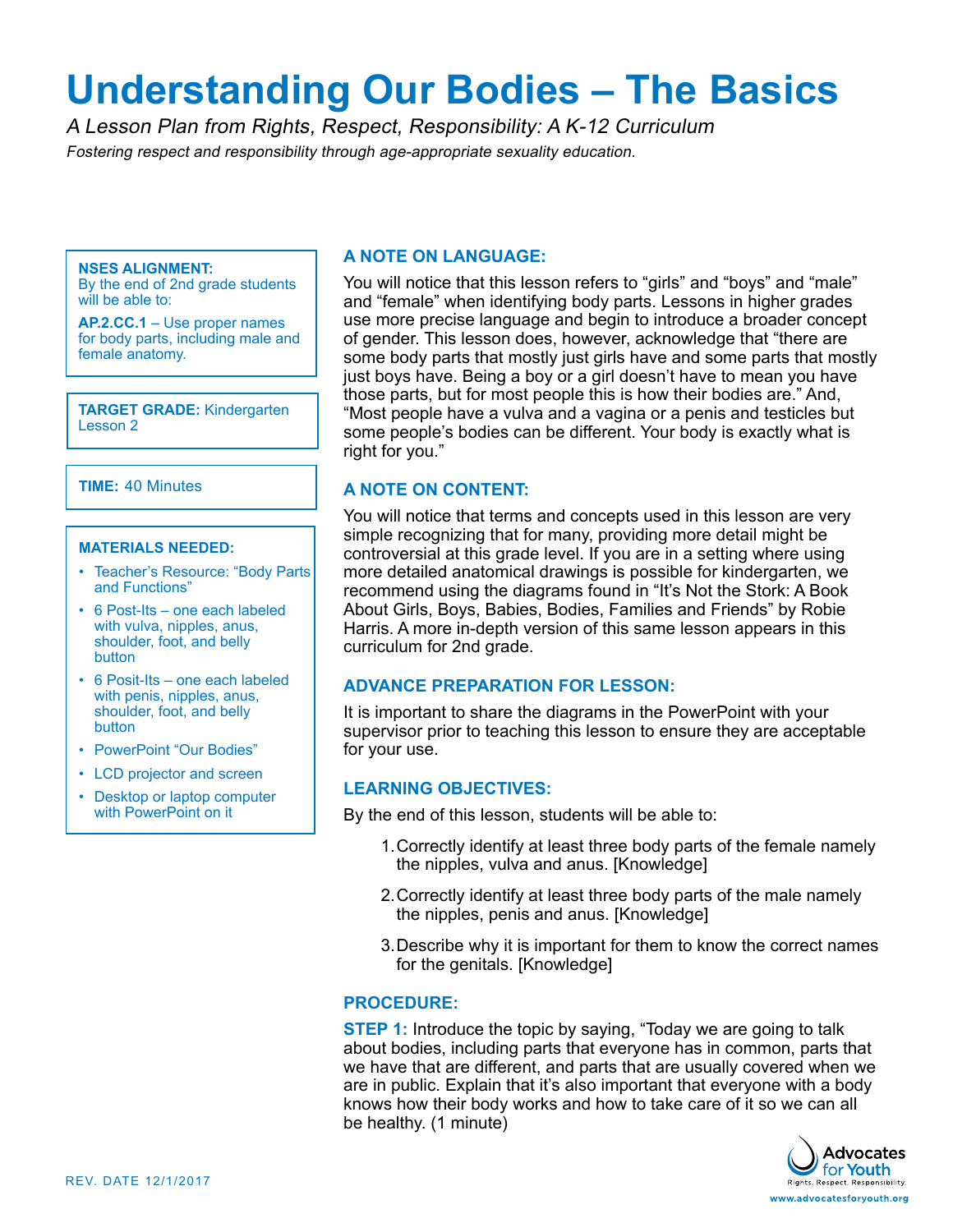**STEP 2:** Ask the students to name body parts that most people have in common.

*Note to the Teacher: Student answers might include most everyone has arms, legs, feet, fingers, head, eyes, mouth, etc. Some students may mention that not everyone has two arms, or all ten fingers, etc. Acknowledge this by saying that it is true that not everyone is exactly the same and everyone's body is fine just the way it is. But most people have two arms, ten fingers, etc.* 

Next, call out different parts of the body while asking students to point to that body part, such as eyes, nose, arms, legs, etc. Once students point to that body part have them tell you what that body part does, for example, eyes are for seeing, legs are for walking/running, noses are for smelling, etc. Then, ask students, "Even though we all have a nose, do all of our noses look exactly the same? Do all of our eyes or ears look exactly the same? We all have skin. Does all of our skin look exactly the same as each other's? Even though they do the same things, they can look very different. We each have our own special bodies. Just like some people don't have any hair and others have a lot of hair, and some people may have a lot of freckles or no freckles at all, we are all humans with bodies. (3 minutes)

**STEP 3:** Tell students: "There are some body parts that mostly just girls have and some parts that mostly just boys have. These body parts, which are usually covered by clothing or a bathing suit, are sometimes called private parts or genitals and today we want to make sure everyone knows the correct names for these parts and who has what body part."

Direct students' attention to the PowerPoint where you have displayed the the first slide. Explain that "During the summer, when some people go swimming, people generally wear bathing suits to cover their genitals. Explain that when we wash our bodies and go to the doctor for a check-up, it's important to know what our body parts are and how to keep them healthy. Display the next slide saying, "Our bodies have lots of different parts like the head, chest, belly button, hand and leg. Let's look at some parts we don't often learn as much about." Point out and explain the following. "Most girls have a vulva, which is the name for the area between the legs. The vulva describes the whole area including the small hole where urine or pee comes out called the opening to the urethra, the hole below that, which is a little bigger and is called the vagina that is used when a female has a baby, and the hole below that where a bowel movement, or poop, comes out called the anus. So a person with a vulva has three holes between their legs and a very sensitive little area at the top called the clitoris. Often girls wear a bathing suit that also covers their nipples on their chest. Their chest will develop into breasts when they get older and go through puberty. Breasts and nipples can be how some people feed their babies." (8 minutes)

**STEP 4:** Advance to the third slide and tell the class that you need their help to review the names of these body parts. Ask for six volunteers and one at a time, give each volunteer one of the six post-it note labels. For each one, read the name on the post-it note out loud and then have the volunteer place the label on the diagram next to the body part that corresponds with it. Tell students they can ask for help from the class. Gently correct any mistakes and review the function of each part again as it is labeled by the student. Continue having volunteers label each part until all six labels are correctly on the diagram. Use the Teacher's Resource as needed to help explain the function of anatomical parts. (6 minutes)

**STEP 5:** Next, advance to slide 4 and explain the following, "Most boys have a penis between their legs which they use to urinate or 'pee.' Some boys have a foreskin, which is a piece of skin that covers the end of the penis and some boys do not. A boy also has a hole where a bowel movement, or poop, leaves the body called an anus, just like a girl. Boys also h[ave](http://www.advocatesforyouth.org) 

> **Advocates** for **Youth** Rights, Respect, Respo www.advocatesforyouth.org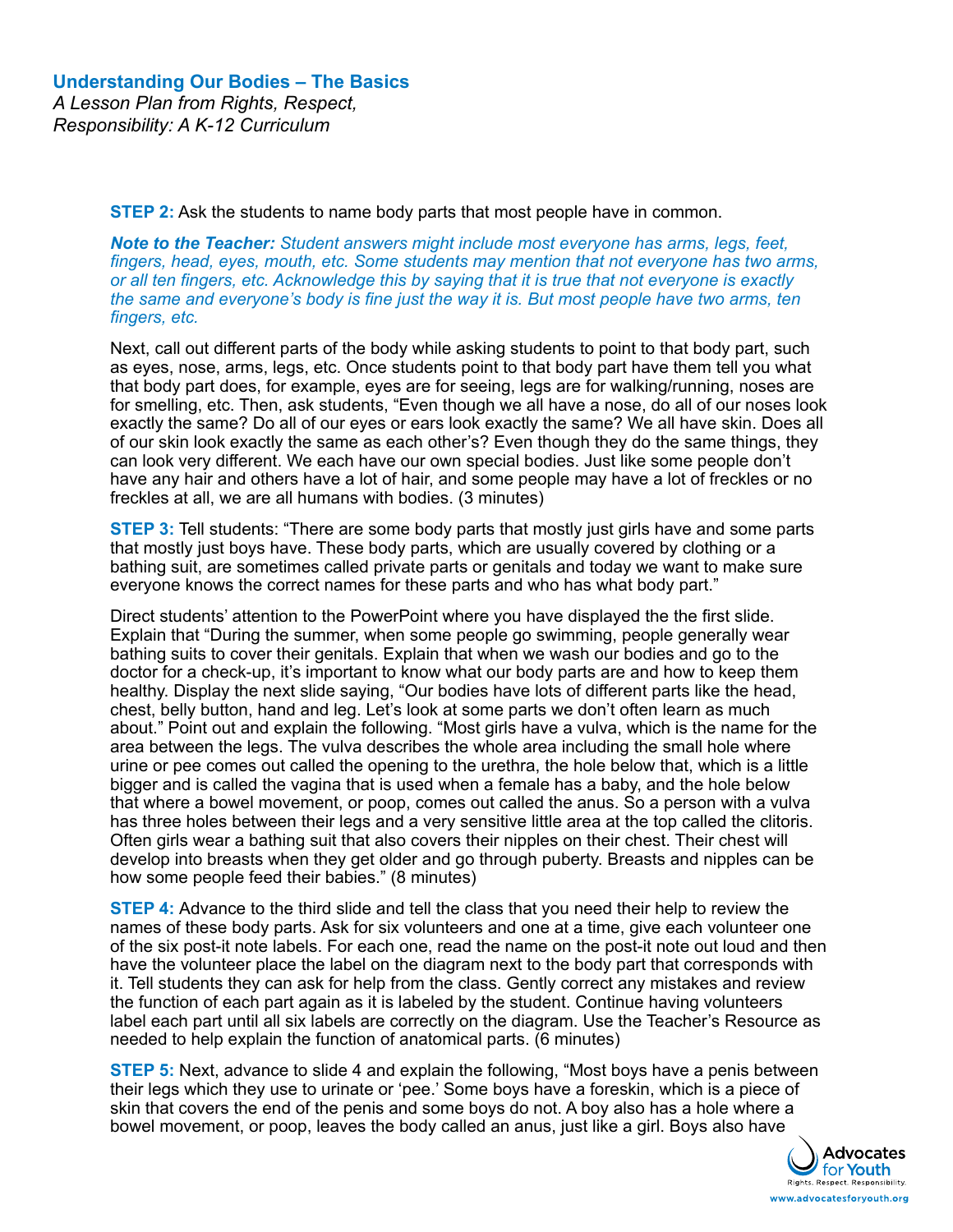nipples on their chest but they usually do not cover their nipples or chest when they are wearing a bathing suit. Even though both boys and girls have nipples, a boy's chest does not grow into breasts when he goes through puberty." (8 minutes)

**STEP 6:** Advance to slide 5 and tell the class that you need their help to review the names of these body parts. Ask for six new volunteers and one at a time, give each volunteer one of the six post-it note labels. For each one, read the name on the post-it note out loud and then have the volunteer place the label on the diagram next to the body part that corresponds with it. Tell students they can ask for help from the class. Gently correct any mistakes and review the function of each part again as it is labeled by the student. Continue having volunteers label each part until all six labels are correctly on the diagram. Use the Teacher's Resource as needed to help explain the function of anatomical parts. (6 minutes)

**STEP 7:** Next, explain to students that they may have heard different words to refer to their genitals, such as the penis or the vulva. Ask for a few examples of other words students have heard for these body parts.

*Note to the Teacher: If you do not want students to say slang or family terms out loud, instead of asking the class for examples, you can say them yourself. Some common terms students in this grade might recognize or use include: Pee pee; wee wee; privates; butt.* 

Explain that even if they use these names in their families, it is important to use the words just like we would for knee or elbow or any other body part. Ask students: "Why do you think it might be important for you to know the correct words for these body parts?

*Note to the Teacher: Some answers may include that people will know what you are talking about or that a lot of the slang words might not be nice. If students don't say it, explain that if a person's penis, vulva or anus began to hurt or a person was worried that something was wrong with their body they should tell a trusted adult or the school nurse.*

It's really important to use the correct words so they can explain what they're feeling to a parent, trusted adult or a doctor or nurse. Tell students: "This is your body and you have a right to know what the different parts are called." (4 minutes)

**STEP 8:** Conclude the lesson by asking students "Can anyone tell me a body part that most girls have but not boys?" (vulva). "Can anyone tell me a body part that most boys have but not girls?" (penis). "Can anyone tell me a body part we learned about today that both boys and girls usually have?" (anus, nipples). Explain "Most people have a vulva or a penis but some people's bodies can be different. Your body is exactly what is right for you." (4 minutes)

## **RECOMMENDED ASSESSMENT OF LEARNING OBJECTIVES AT CONCLUSION OF LESSON:**

The assessment is built into the lesson. By asking the class which body parts only girls have, only boys have and both have, the teacher can assess the knowledge of the class. An alternative assessment strategy if students are not likely to come up with the names themselves (especially for non-readers), is for the teacher to ask, "Who has a vulva? Girls, boys or both? Who has a penis?" etc. and have the class respond. By asking students why it might be important to know the correct names for these body parts, the teacher can gauge student understanding by their responses.

**HOMEWORK:**

None.